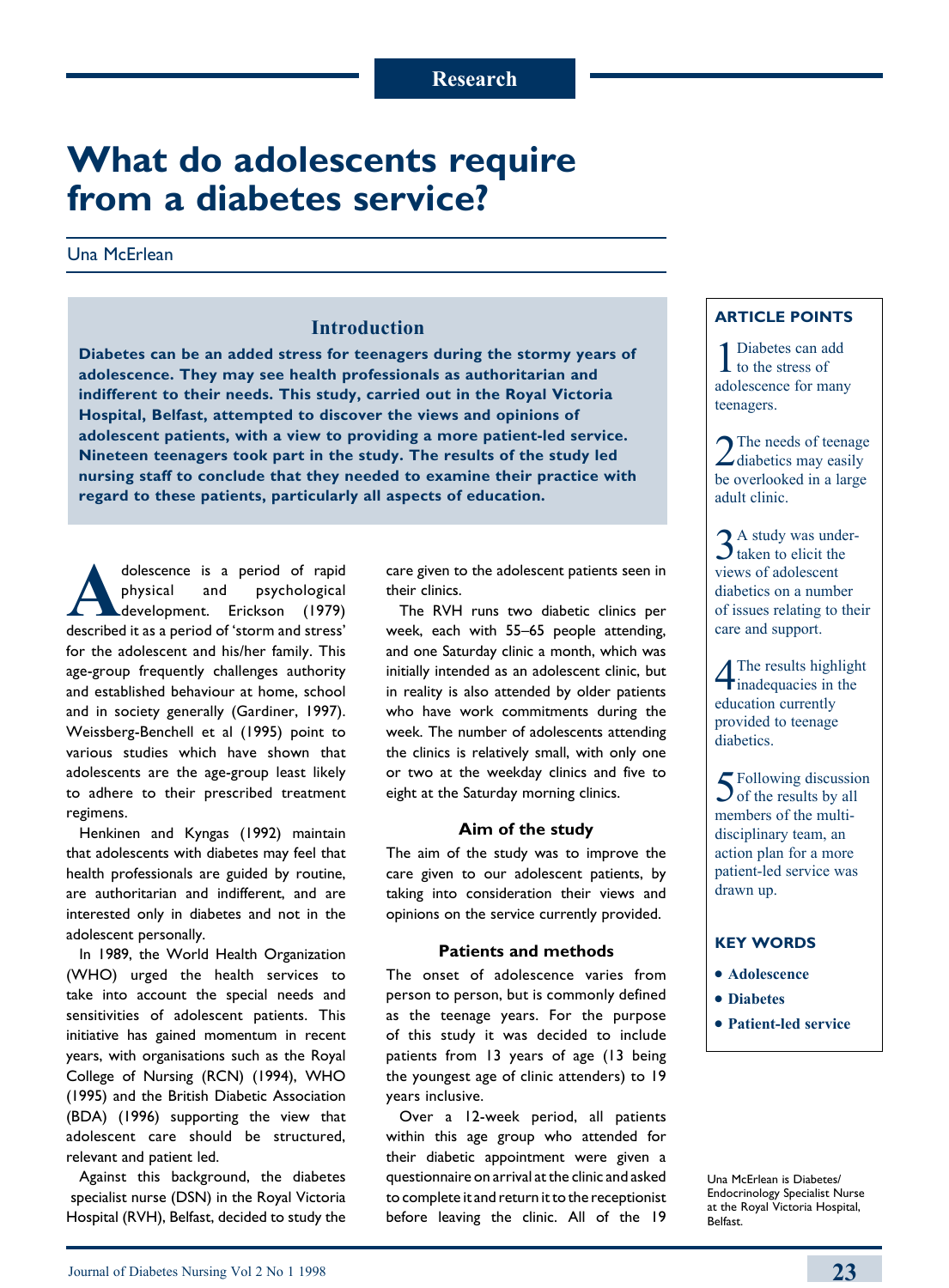| Table 1. Extract from interview schedule for patients, with frequency of responses                                             |                                                                                                                  |               |  |                    |  |
|--------------------------------------------------------------------------------------------------------------------------------|------------------------------------------------------------------------------------------------------------------|---------------|--|--------------------|--|
| I. Were you admitted to hospital to commence insulin?                                                                          | Yes (19)                                                                                                         | No(0)         |  |                    |  |
| 2. Would you have preferred to commence insulin as an<br>outpatient?                                                           | Yes(8)                                                                                                           | No(4)         |  |                    |  |
| 3. Would it have been helpful to speak to someone of your own<br>age who has diabetes, when you were diagnosed?                | Yes $(9)$                                                                                                        | No(5)         |  | Don't know (5)     |  |
| 4. Would you be prepared to speak to someone of your own age<br>who has recently been diagnosed as having diabetes?            | Yes $(11)$                                                                                                       | No(8)         |  |                    |  |
| 5. Would you prefer a clinic solely for people of your own age?                                                                | Yes $(11)$                                                                                                       | No(5)         |  | No preference (3)  |  |
| 6. When would you prefer the clinic to be held?                                                                                | A weekday morning<br>(5)<br>A weekday afternoon<br>(0)<br>A weekday evening<br>(0)<br>A Saturday morning<br>(14) |               |  |                    |  |
| 7. Does your mother or father see the doctor with you?                                                                         | Always (7)                                                                                                       | Sometimes (8) |  | Never (4)          |  |
| 8. Would you prefer to see the doctor on your own?                                                                             | Yes $(6)$                                                                                                        | No(4)         |  | No preference (9)  |  |
| 9. Do you have contact numbers that you can use if you<br>need advice between clinic visits?                                   | Yes (18)                                                                                                         | No(1)         |  |                    |  |
| 10. Have you ever made use of these numbers?                                                                                   | Yes $(11)$                                                                                                       | No(8)         |  |                    |  |
| 11. Would you like the choice of seeing the diabetes specialist<br>nurse in place of the doctor at some of your clinic visits? | Yes $(9)$                                                                                                        | No(0)         |  | No preference (10) |  |

## **Page points**

1 Almost half of the teenagers studied would have liked to have spoken to someone their own age, with diabetes, at diagnosis.

2 Three-quarters<br>
of study patients would prefer to attend a Saturday morning clinic.

3 Almost half the<br>3 patients would like to see a DSN rather than the doctor at some clinic visits.

questionnaires given out were completed and returned.

The questionnaire contained 17 questions, both open and closed, on such issues as care at diagnosis, care at routine clinic visits, and support between clinic visits (*Table 1*).

#### **Results**

The ages of the adolescents completing the questionnaires ranged from 14 years to 19 years. The length of time since diagnosis ranged from 9 months to 16 years. Twelve of the adolescents had attended the adult clinic since diagnosis; the remainder had transferred from the paediatric clinic.

All 19 patients had initially been admitted to hospital to commence insulin injections and time spent in hospital ranged from 3 days to 7 days. Eight (42%) stated that they would have preferred not to have been admitted; seven (37%) had been diagnosed as young children and had answered 'not appropriate at all'. Nine (47%) patients would have liked to have spoken to someone their own age at diagnosis and 11 (58%) would be prepared to speak to someone newly diagnosed with diabetes.

When asked which day and time they would prefer for their clinic visit, 14 (74%) stated Saturday morning and five (26%) a weekday morning. Eleven (58%) would like a clinic solely for people of their own age.

Seven (37%) respondents always saw the doctor with their parents present, eight (42%) occasionally saw the doctor on their own and four (21%) always saw the doctor on their own.

Nine (47%) respondents would like the choice of seeing the DSN in place of the doctor at some clinic visits; the remainder had no preference.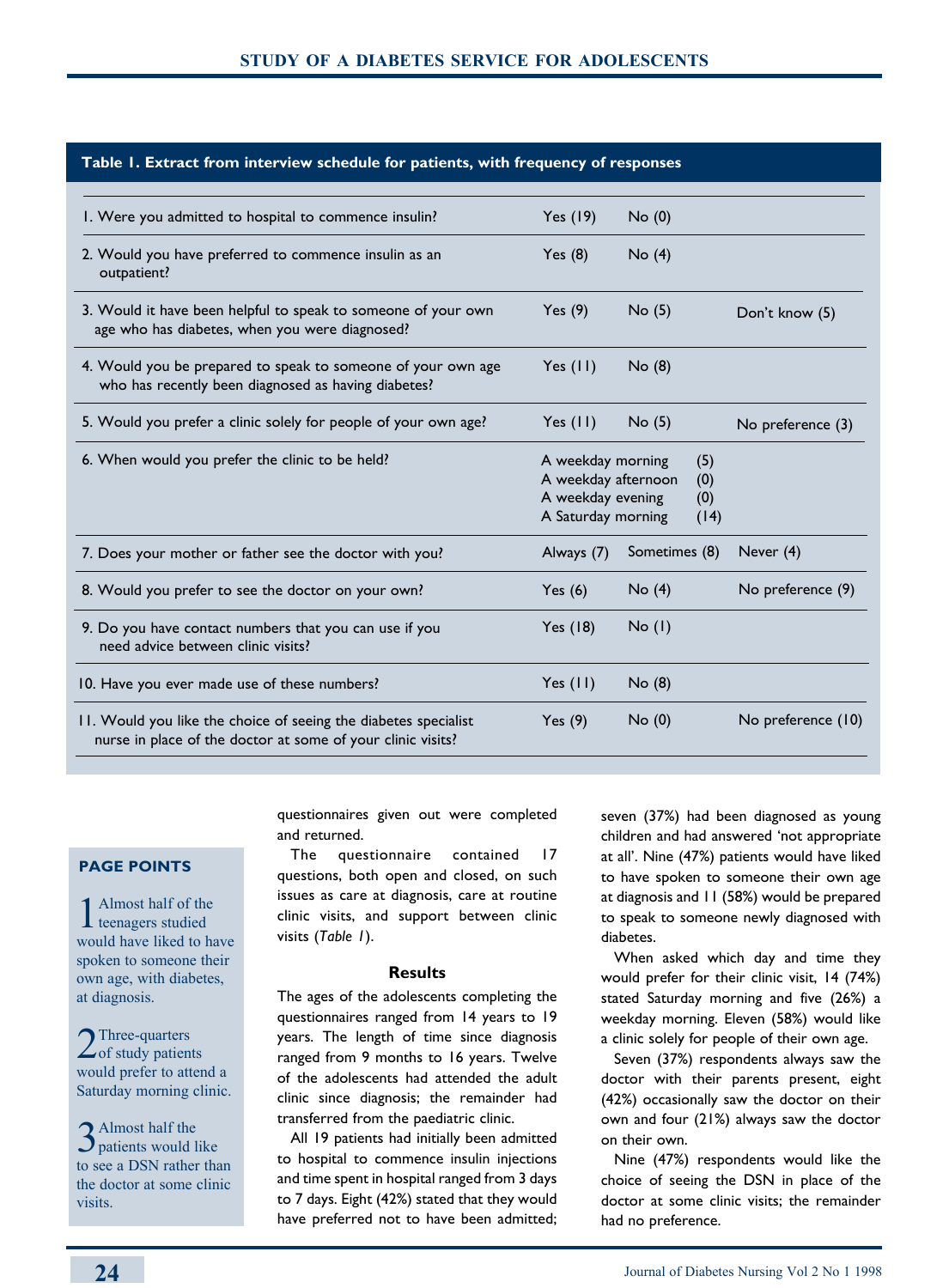The areas on which the respondents felt they lacked information included:

- Alcohol (12; 63%)
- $\bullet$  Sick days (10; 53%)
- l Hypoglycaemic attacks (1; 5%)
- $\bullet$  Eye testing (1; 5%).

Eighteen (95%) of the respondents had contact numbers if they needed advice between clinic visits, and 11 (58%) had used this service at least once.

In general, the open questions elicited very few responses. No-one could list any videos, books, leaflets, etc. that they found helpful either at diagnosis or since.

There was one suggestion as to how to improve care at diagnosis: 'If in hospital, arrange some sort of physical activity instead of lying around all day'. 'Improve waiting times' was the only comment with regard to improving care at the clinic, and one person suggested that transfer from the children's clinic would have been easier if someone they knew had transferred at the same time.

## **Discussion**

It was difficult to determine the exact number of adolescent patients attending the diabetic clinic, owing to the inability of the hospital computer system to select patients by age. However, it was estimated that approximately 30 teenagers attended the adult clinic. Although only a small number of patients were involved in the study, the results have served to focus attention on teenage patients whose needs could easily be overlooked in a large adult clinic.

Our practice to date has been to admit patients to hospital to commence them on insulin injections, regardless of their medical condition. Nursing staff have long considered this to be inappropriate for everyone, and this study has provided the stimulus for discussion of this issue among all members of the multidisciplinary team.

Despite the lack of research demonstrating that adolescent-only clinics improves adolescent behaviour (Skinner, 1997), it is generally accepted that they are preferable to any other for adolescent patients (Gardiner, 1997). Fifty-eight per cent of respondents in this study wanted such a clinic, with 14 of the 19 respondents happy with a Saturday morning clinic. One solution proposed was to set aside the first hour of the Saturday clinic solely for adolescent patients.

Results showed that the teenagers in the study lacked information on issues such as alcohol, contraception, and exercise, with those

## **Page points**

All but one of the  $\bf{l}$  teenagers had a contact number for advice between clinic visits, and more than half had used the service.

2 None of the teenagers<br>could remember any teaching aids they had found useful.

3Teenagers lacked information on alcohol, contraception, exercise, sick days and footcare.

4Despite little evidence that adolescent-only clinics improve health behaviour, such clinics are generally accepted as preferable for this age group.

### **Table 2. Responses to a specific question in the questionnaire**

When attending the clinic do you receive the appropriate information on the following?

| Insulin              | Yes $(15)$ | No(1)   | Don't know (3) |
|----------------------|------------|---------|----------------|
| Diet                 | Yes (19)   | No(0)   | Don't know (0) |
| Exercise             | Yes $(10)$ | No(8)   | Don't know (I) |
| <b>Hypos</b>         | Yes (18)   | No(1)   | Don't know (0) |
| Alcohol              | Yes $(6)$  | No (12) | Don't know (I) |
| Sick days            | Yes $(4)$  | No (10) | Don't know (5) |
| Blood glucose meters | Yes $(14)$ | No(3)   | Don't know (2) |
| Contraception        | Yes $(I)$  | No(9)   | Don't know (9) |
| Footcare             | Yes $(6)$  | No(8)   | Don't know (5) |
|                      |            |         |                |